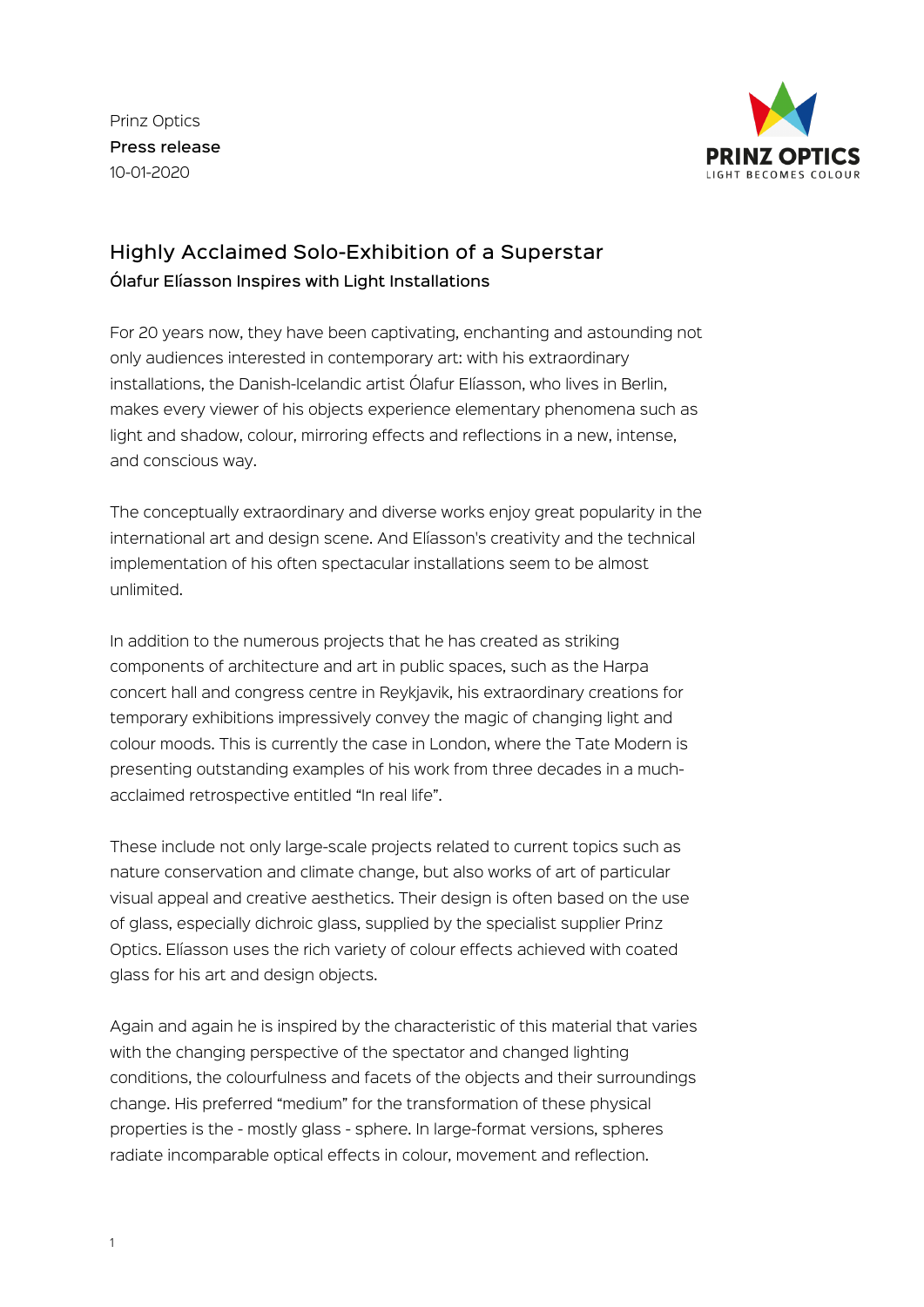Typical examples of this can be seen in his impressive London presentation. Some selected works stand for the multitude of creations that emerge from Elíasson's preoccupation with the interplay of colours, materials (such as dichroic glass filters by Prinz Optics and metal) and geometric forms in motion.



The resulting radiance is impressively accentuated by the object "In real life", which is the eponym of the exhibition. The special arrangement of green, yellow, orange, red, pink and cyan (turquoise-like) colour effect filters on a large sphere creates the impression of a walk-in kaleidoscope in the surrounding space.

*In real life, 2019 Tate Modern, London Photo: Anders Sune Berg © Studio Olafur Eliasson*

He also reproduces faceted beauty on the surrounding surfaces with similar spherical colour effect creations such as "Stardust particle" (2014) or "Cold wind sphere" (2012) presented in the Tate Modern. In this way, spectators not only perceive a part of the work of art, but experience the object from all sides; their relocation and change of perspective ultimately make them part of the installation. Thanks to this "enchanting" function, Ólafur Elíasson's kaleidoscopic works create a new sense of artistic spatiality.

Stromberg, Germany, January 2020